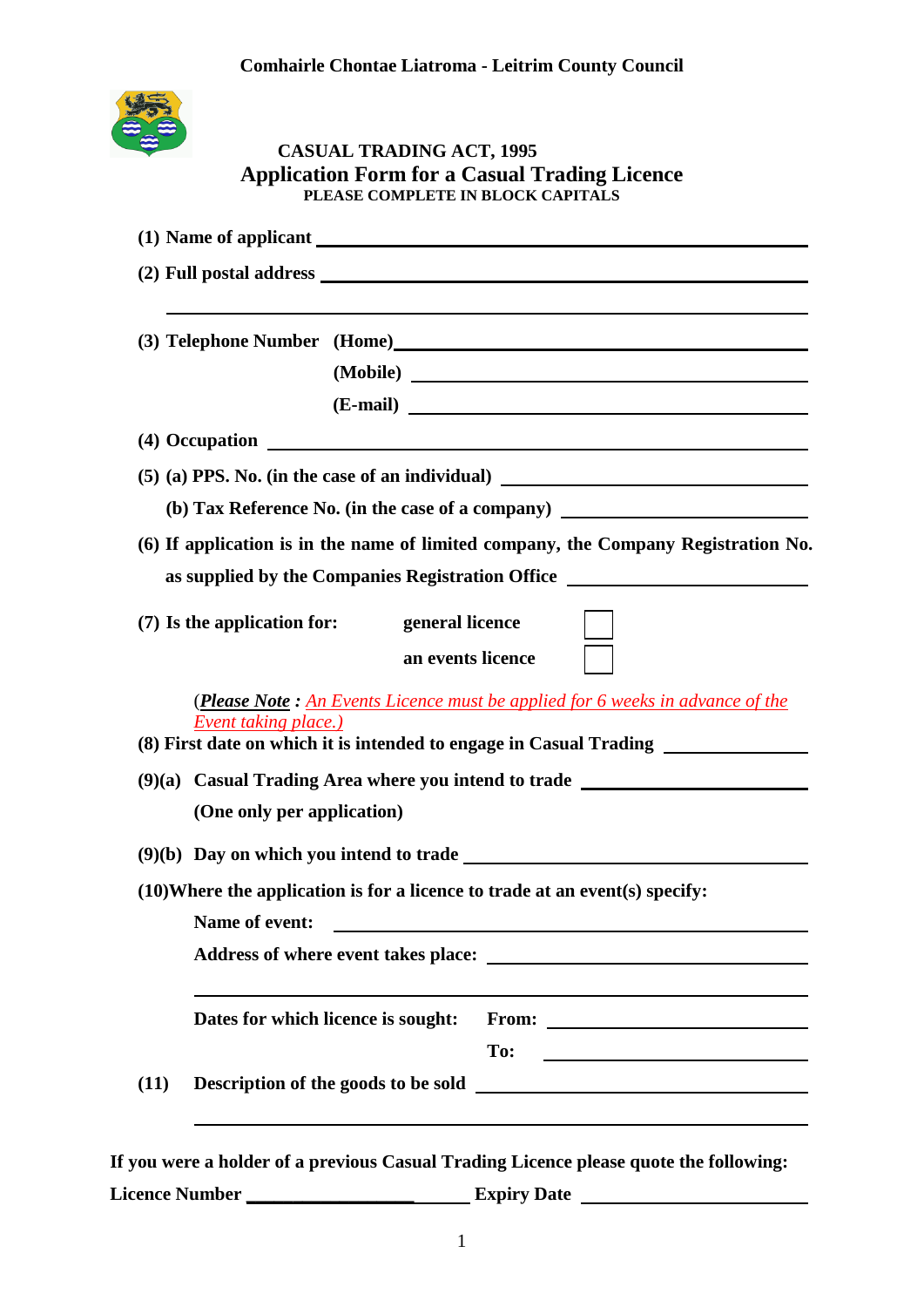I wish to apply to Leitrim County Council for a Casual Trading Licence for the purpose described in this application and in accordance with the provisions of the Casual Trading Act 1995 and Leitrim County Council Casual Trading Bye-Laws 2009.

`

### **I DECLARE THAT:-**

- **(1)** I have not been convicted of two or more offences under the Casual Trading Act, 1995, within three years prior to the date on which I intend to commence casual trading.
- **(2)** The particulars given by me above/ and any additional information supplied with my application are correct and I enclose a cheque/bank draft/postal order/money order/cash for  $\epsilon$ , being the fee fixed under bye-law by the local authority under section 6 of the Casual Trading Act, 1995.
- **(3)** In the event that I am granted a Casual Trading Licence I agree to abide by the rules governing Casual Trading as set out in the Leitrim County Council Casual Trading Bye-Laws 2009
- **(4)** I will notify Leitrim County Council if there is any change from the postal address as given on this application form.

**Applicants signature**

**Date**

## **N.B. Please note that incomplete applications will be returned**

## **FOR OFFICIAL USE ONLY**

| Date of receipt of application         |  |  |  |
|----------------------------------------|--|--|--|
| <b>Application Fee</b>                 |  |  |  |
| Receipt No.                            |  |  |  |
| Date                                   |  |  |  |
| Casual Trading Licence Granted/Refused |  |  |  |
| Date                                   |  |  |  |
|                                        |  |  |  |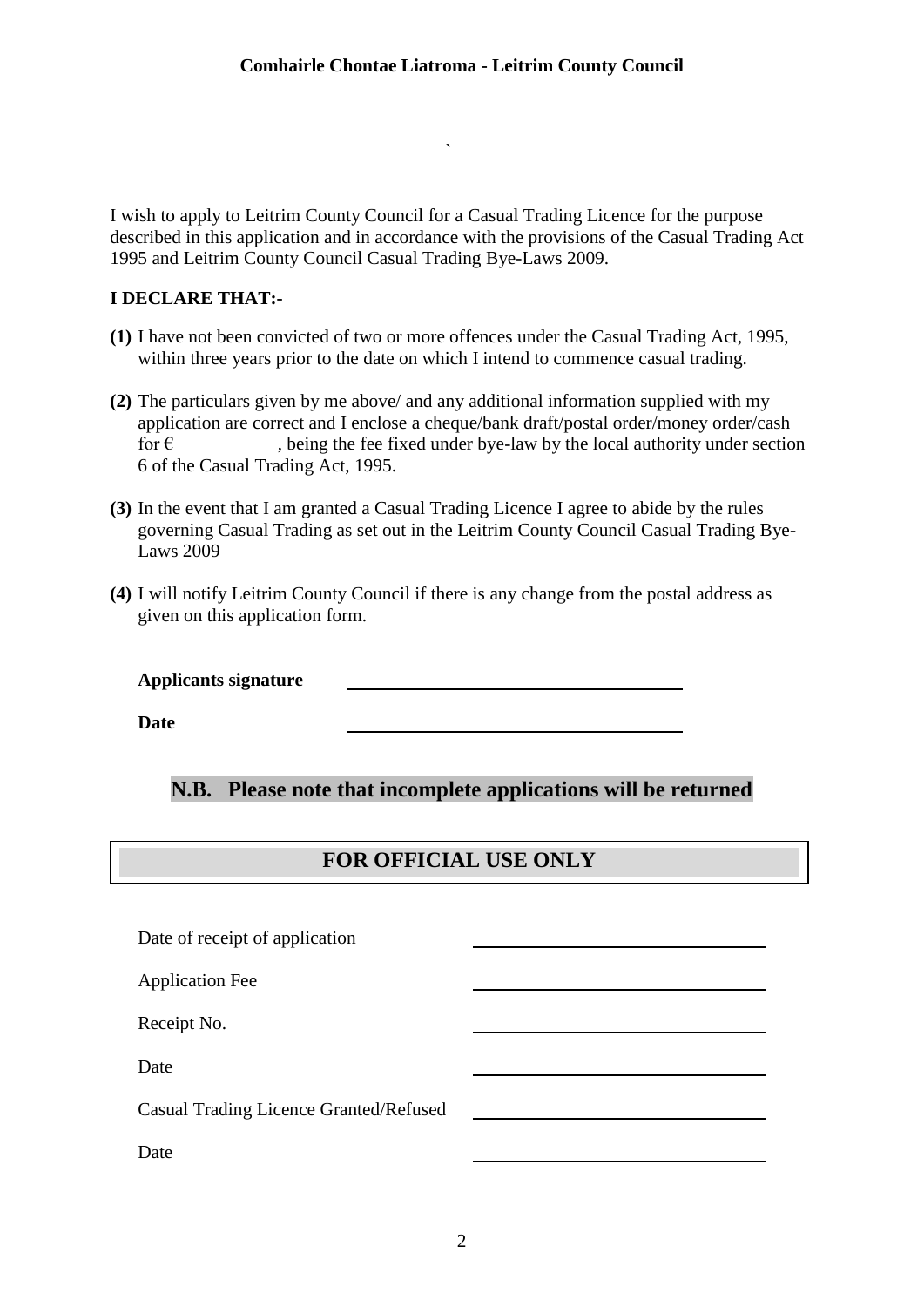### **NOTES FOR APPLICANTS**

- 1. An application for a Casual Trading Licence in County Leitrim, should be made on the attached form and returned with the documentation in the **checklist** below to the Senior Executive Officer, Planning, Community and Economic Development Department, Leitrim County Council, Aras an Chontae, Carrick on Shannon, Co Leitrim.
- 2. A **separate** application must be completed for each licence.
- 3. **An application for a Casual Trading Licence shall be made at least 30 days before the first day on which you intend to trade.**

#### 4. **A Casual Trading licence in respect of one off events must be applied for at least 6 weeks before the date of the event.**

- 5. It is an offence to give false information to a local authority in relation to an application for a Casual Trading Licence.
- 6. The fees payable for a Casual Trading Licence are as follows:
	- (a) In designated Casual Trading Areas the yearly fee per casual trading bay is:

|     | Carrick on Shannon                | $\epsilon$ 400                         |
|-----|-----------------------------------|----------------------------------------|
|     | All other locations               | $\epsilon$ 200                         |
| (b) | In the case of Events the fee is: | $\epsilon$ 25 per day or part thereof) |

- 6. The Council may refuse to grant a Casual Trading Licence to a person if:-
	- (a) The applicant fails to submit a completed application form for a casual trading licence.
	- (b) The applicant fails to pay the appropriate fee at the time of submitting application form.
	- (c) The applicant has been convicted of an offence in relation to the importation, possession or sale of goods committed while he was the holder of a casual trading licence or an offence under the Casual Trading Act, 1995, (other than an offence under Section 5 thereof) during the period of 3 years before the date of application for the licence.
	- (d) The applicant, who was convicted of two or more offences (each offence being either an offence in relation to the importation, possession or sale of goods) committed while the person was the holder of a Casual Trading Licence or an offence under the Casual Trading Act, 1995, (other than an offence under Section 5 thereof) if two, at least, of the convictions occurred less than 3 years before the first day on which the person proposes to engage in casual trading to which the application for the licence relates.
- 7. Further information may be required as well as the application form if a specific issue(s) arises and failure to provide such information may lead to refusal of licence.. (Section 25 of the Council's Casual Trading Bye Laws).
- 8. A Casual Trading Licence, if not previously revoked, shall be for 12 months or as stated in the licence.
- 9. When a Casual Trading Licence is granted the Local Authority will give details of the licence to the Minister for Social Welfare and to the Revenue Commissioners.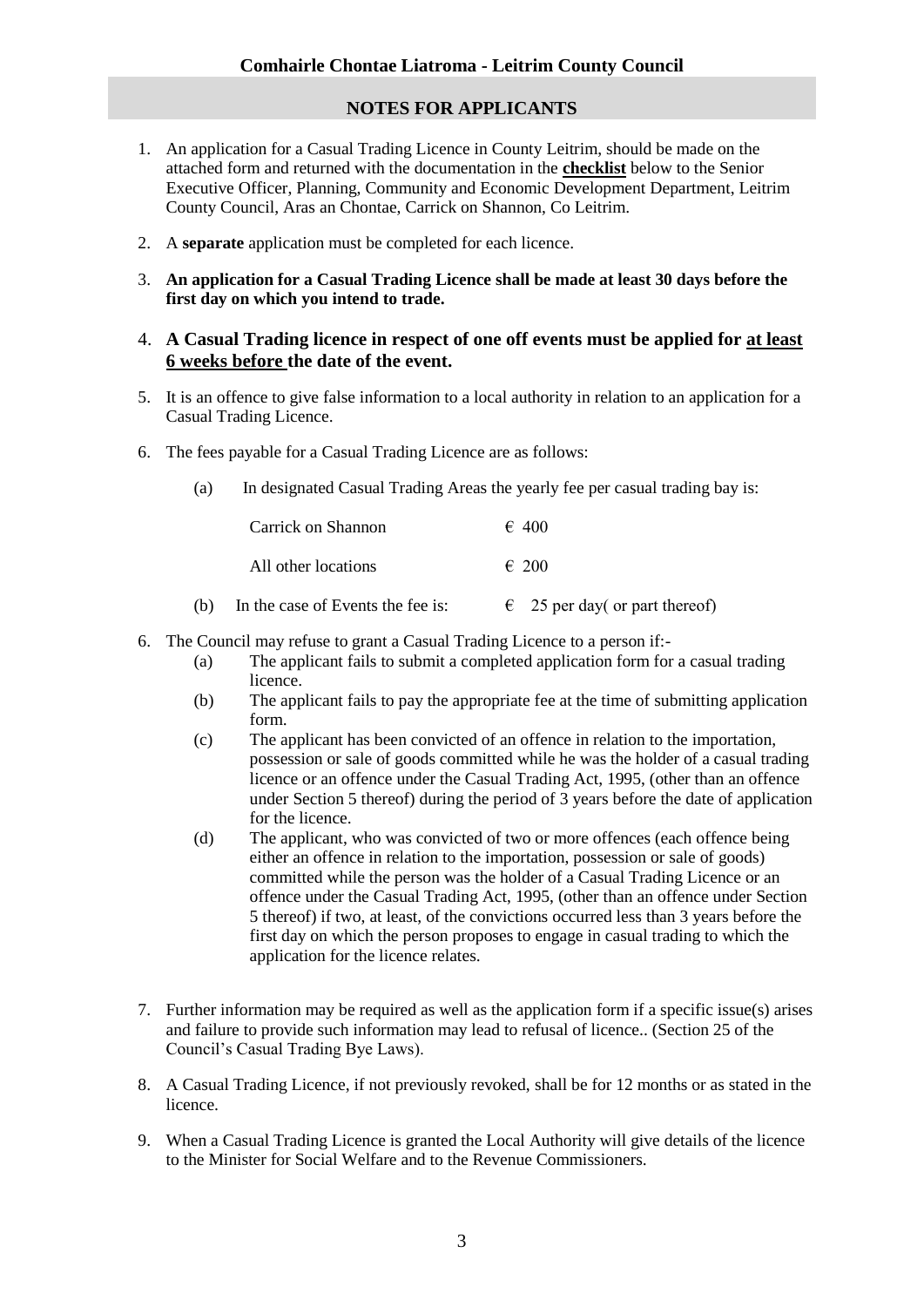# **Checklist for Applicants for Casual Trading Licences**

Please note that in order for your application to be accepted as valid you must submit all of the following:

- 1. Application Form fully completed and signed.
- 2. Evidence of appropriate current Public Liability Insurance cover to the value of €6.35m, indemnifying Leitrim County Council.
- 3. Tax Clearance Certificate from the Revenue Commissioners.
- 4. (a)Details of Stall to be used by the person engaged in Casual Trading, type, height, dimensions, etc. and,

(b)Details of Method of Operation and Maintenance of Pitch.

(c)Confirm if you intend using any equipment in connection with your Casual Trading activity e.g. cooking facilities, etc? Yes/No. If Yes, please submit details.

- 5. Relevant Fee, as listed above.
- 6. Indicate if you propose to have an assistant who will act as an agent for Casual Trading purposes and if so, supply full details i.e. name, address, telephone no. and E-Mail address (if any).
- 7. If application is for the sale of food, a copy of Certificate from the Health Services Executive under the Food Hygiene Regulations .

Copies of the Leitrim County Council Casual Trading Bye-Laws 2018 are available from the Planning,Community & Economic Development Section, Leitrim County Council, Aras an Chontae, Carrick on Shannon, Co Leitrim or www.leitrimcoco.ie

### **Completed Applications should be submitted to:**

**Senior Executive Officer Planning, Community & Economic Development Leitrim County Council Aras an Chontae Carrick on Shannon Co Leitrim**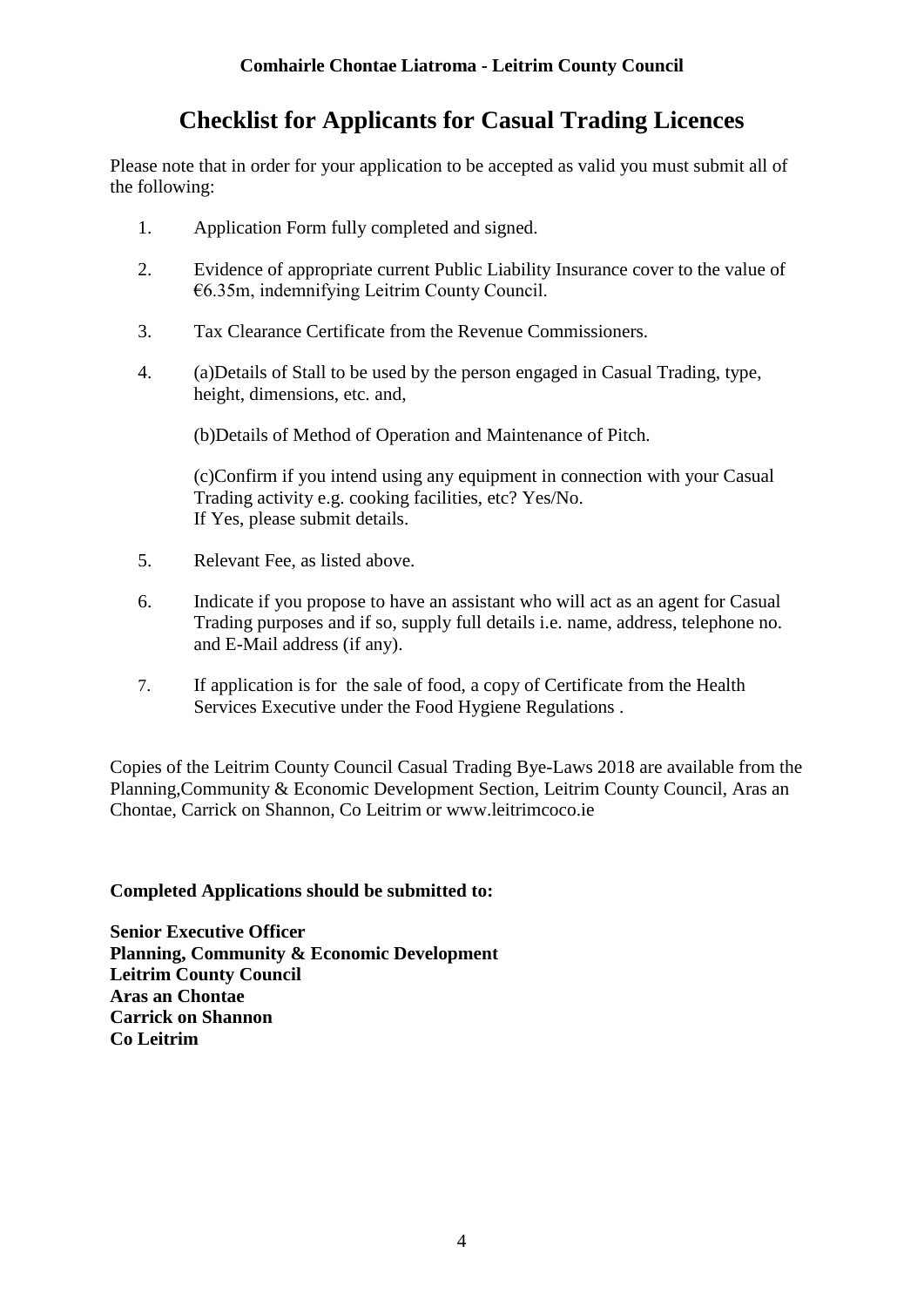### **Comhairle Chontae Liatroma - Leitrim County Council CONDITIONS OF CASUAL TRADING LICENCE**

- **1.** The Licence holder or agent acting as such and agreed in writing by the Council only shall engage in casual trading at the casual trading space specified in the Licence.
- **2.** Only goods as specified in the Licence shall be sold.
- **3.** Trading shall be confined to the allotted pitch at the designated casual trading area and no goods or associated vehicles shall over hang a stall or be deposited on the ground except in the allotted pitch and no stall shall exceed 2 metres in height.
- **4.** The type of stall to be used by a person engaged in casual trading must be approved by the Council and the dimensions of the same shall not exceed the defined space of the allotted pitch.
- **5.** A person carrying on casual trading in the casual trading area shall, keep the casual trading space, specified in the Licence and a radius of at least 50 metres in a clean and tidy condition and free from litter and for that purpose shall;

**(a)** as often as is necessary cause all refuse arising from the trade or business to be placed in a suitable receptacle provided at the trader's own expense and approved in advance by the Council; and

**(b)** as often as is necessary cause the contents of any receptacle provided for reception of refuse to be removed, without creating a nuisance or obstruction and to arrange for its disposal in a manner acceptable to the Council.

- **6.** A person engaged in casual trading in the casual trading area shall not obstruct or cause to be obstructed free passage through the casual trading area or any of the immediate approaches thereto.
- **7.** A person engaged in casual trading in the casual trading area shall not obstruct or cause to be obstructed the entrance to the premises in the vicinity of the casual trading area.
- **8.** A person engaged in casual trading shall comply with the following parking restrictions within the Casual Trading Act:

**(a)** A person shall not park a vehicle in the casual trading area during trading hours unless such vehicle is for the time being in use for the casual trading and is wholly parked within the area of the casual trading space specified in the Licence.

**(b)** A person shall remove such vehicle from the Casual Trading space specified in the Licence and from the casual trading area on each day upon which casual trading is permitted by the Licence not later than thirty minutes after the expiration of trading hours.

**(c)** A person shall not park a vehicle earlier than thirty minutes prior to commencement of trading hours in the Casual Trading Area for the purpose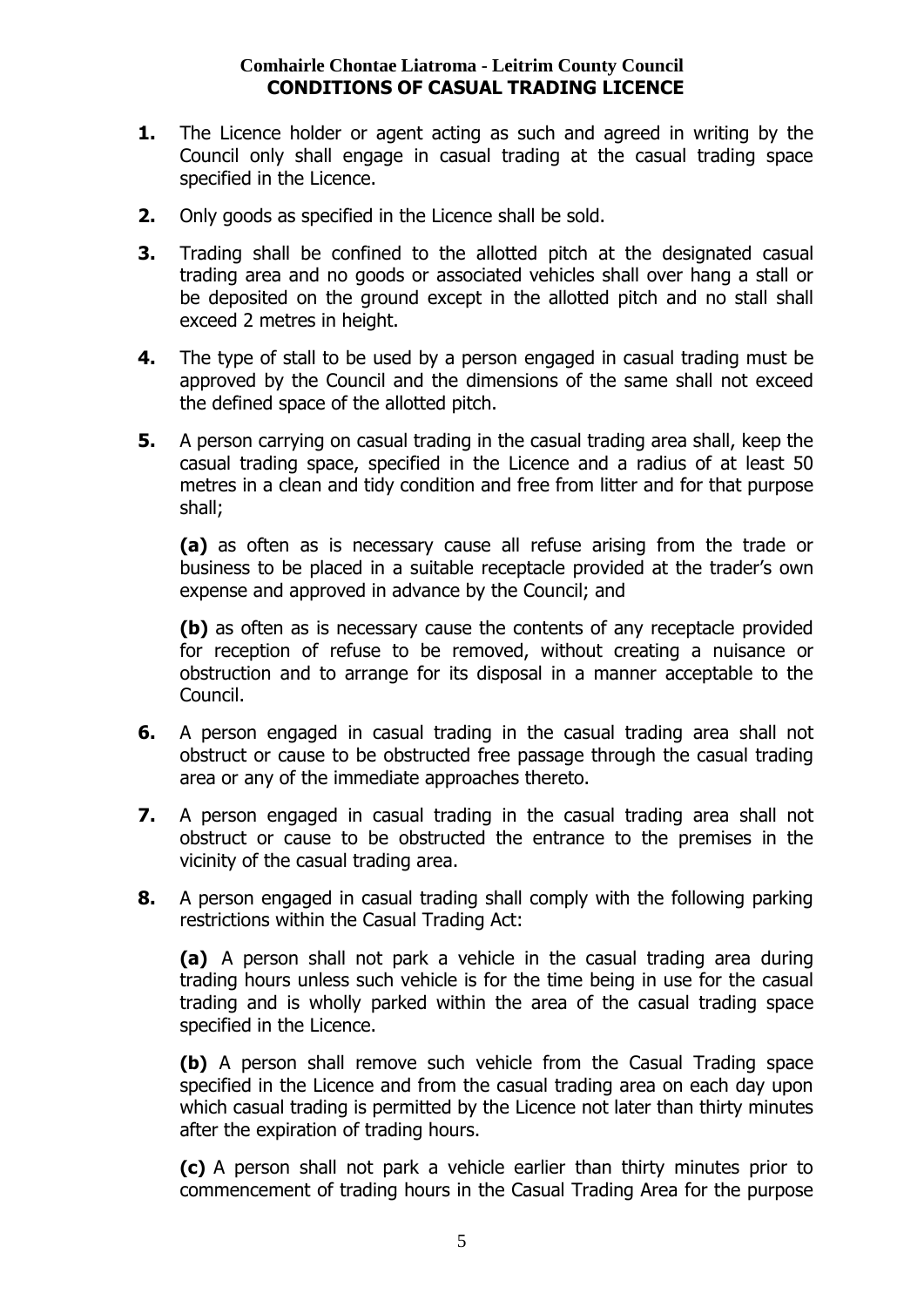### **Comhairle Chontae Liatroma - Leitrim County Council**

of unloading goods or produce therefrom onto the casual trading space specified in the Licence.

**(d)** A person shall not park a vehicle for a period exceeding 30 minutes from the commencement of parking in the casual trading area for the purpose of unloading goods or produce therefrom onto the casual trading space specified in the Licence.

**(e)** A person shall not park a vehicle earlier than the expiration of trading hours in the casual trading area for the purpose of loading goods or produce thereon from the casual trading space specified in the Licence.

**(f)** A person shall not park a vehicle for a period exceeding thirty minutes from the commencement of parking the casual trading area for the purpose of loading goods or produce thereon from the casual trading space specified in the Licence.

- **9.** A person carrying on casual trading in the casual trading area shall ensure that the casual trading space, specified in the Licence remains unaltered and undamaged as a consequence of their casual trading.
- **10.** The Council reserves the right to remove stalls found on the designated casual trading area after trading hours as specified in the Licence and/or goods or other articles left outside the allotted pitch at any time.
- **11.** A person engaged in casual trading involving food must comply with the Food Hygiene Regulations for the time being in force or any further regulations that may be made in that regard.
- **12.** No Broadcasting or speech from a mechanical amplification system shall take place from any stall or any vehicle and no loud playing of radios or music reproduction appliances shall take place at any stall.
- **13.** A casual trader shall comply with the lawful requests and directions by an Authorised Officer of Leitrim County Council or by a member of the Garda Siochana.
- **14.** A person carrying on casual trading at the casual trading space specified in the Licence shall display by a notice in the form prescribed in the Bye-Laws the number of the Licence.
- **15.** A casual trader who fails to trade, on one or more days, for eight consecutive weeks is liable to have his/her Licence revoked. The Council may, at its discretion, serve notice on the Licence holder that his/her Licence has been revoked for the remainder of the Licence period, and arrange to reallocate the space in question. The holder will be given the opportunity to explain their absence prior to any decision regarding revocation of the Licence.
- **16.** Trading spaces shall not be exchanged without the prior consent of the Council in writing.
- **17.** The allocation of a trading space by a Licence shall not confer upon the trader any tenancy or right to occupy or transfer the said space.